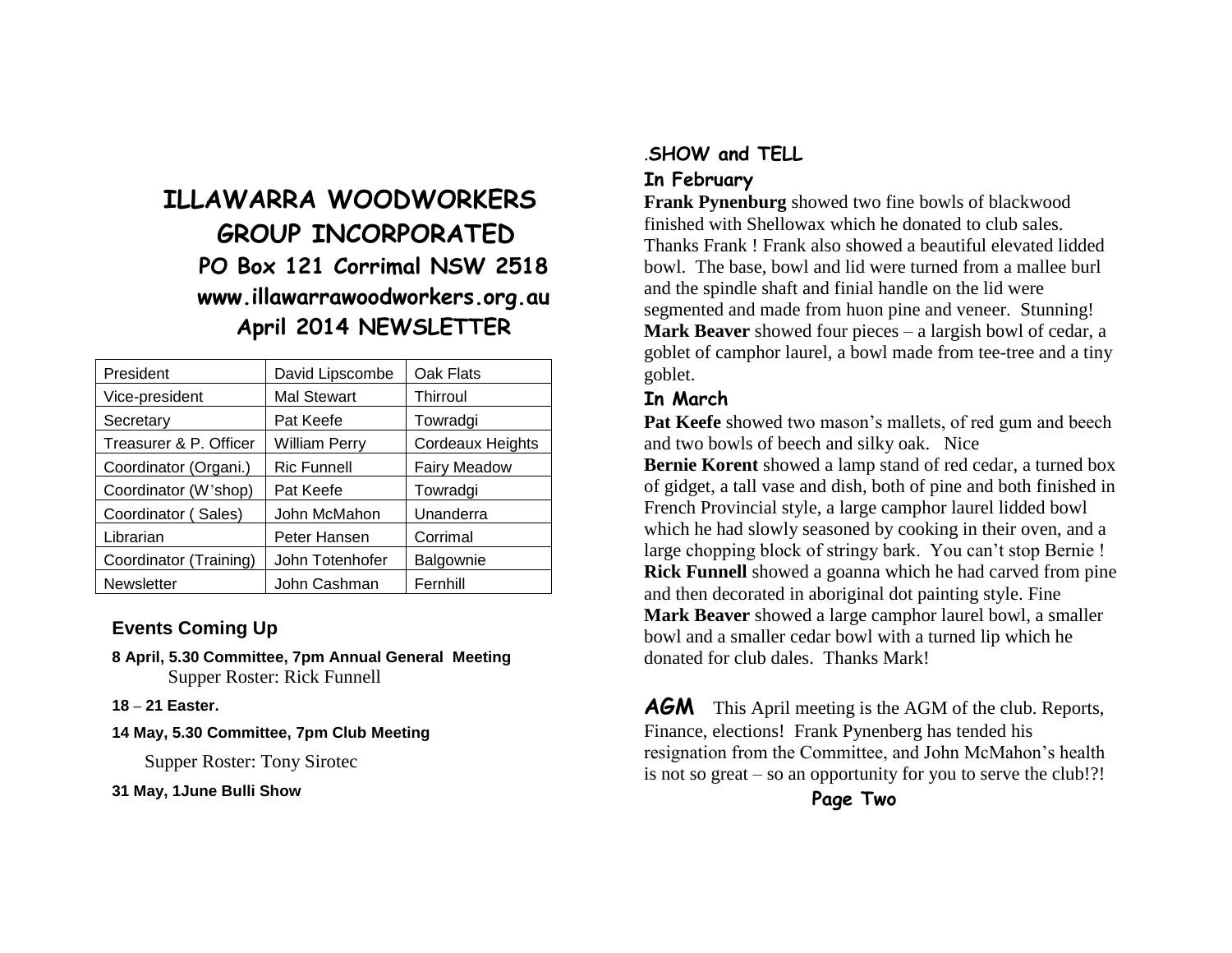## **OOPS !**

Gallagher opened the morning newspaper and was dumbfounded to read in the obituary column that he had died. He quickly phoned his good friend Finney.

'Did you see the paper?' asked Gallagher, 'They say I died!' 'Yes. I saw it!' replied Finney. 'Where are you calling from?' *Woodnews* Goulburn Region Woodworkers

## **New Members**

Welcome to **Michael Barrett** who joined at the end of last year, and who started off this year getting married. Congratulations!

Welcome also to **Christopher Hesling** and **Janet Kearney** who joined this year and who happen to be brother and sister Nice to have you all with us!

# **Standing Strong**

Thanks to Bill Perry who has made a stronger stand for the club's 'Jet' lathe. Bill used a couple of cast iron frames to make the stand. These frames were being chucked out at a job John Totenhofer was working on. He saw their possibilities, and brought them along. When the 'Jet' lathe is taken away for demonstration purposes we will still use the lighter aluminum stand, but otherwise the 'Jet' is standing strong! Our thanks to Bill and John.

## **Annual Fees.**

As it is our AGM, annual fees are now due. Only \$25. Hand it over to Bill Perry and you'll see our Treasurer smile.

**Page Three**



## **MARK BEAVER**

Mark, a newer member of the club is a big man and drives big trucks. His father was a mechanic and truck driver who served two terms in the army, and ended up driving trucks interstate. Mark grew up in the Beaver family at Mount Ousley, but after the big fire in 1969, his family moved to Woonona. The family house was saved from that fire but the back yard fence went up in flames.

After local schooling, Mark got a job on a trawler, the 'St Joseph', based at Ulladulla. Later he swapped to a larger trawler It was hard and exciting work, but continuous. Even when they had brief breaks between fishing trips, Mark lived on board the trawler in the harbour. He knew the different trawlers and their fishermen and his muscles grew, but it was a long way from his family. Eventually he returned.

He had a couple of small jobs, was on the dole, but then his father threatened, 'If you haven't found work in three months, you are going into the army!' Maybe the army wouldn't be so bad, but just then Mark got a job with BHP. **Page 4**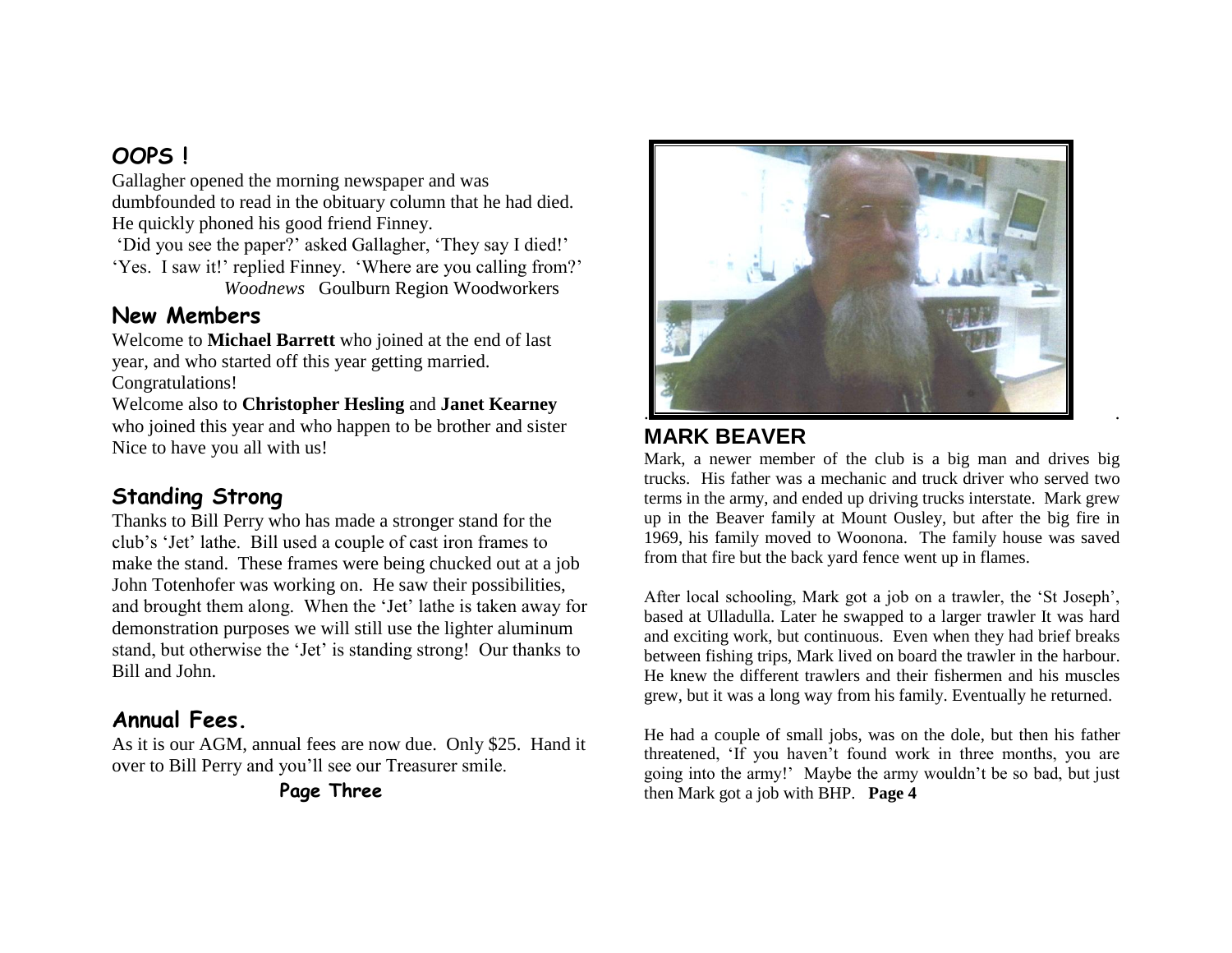He started as a laborer, but soon worked his way up to maintenance, a pipe fitter, and before long he was driving trucks. He had actually been driving under age for a while on weekend jobs (Things weren't so strict in those days) but settled into driving bigger and bigger trucks. Now for the last 19 years he has been driving for Bulktrans, an A-Double Truck, Gross Wt of 85 Tonnes, starting each morning at 4am. He likes driving but says that there is more and more pressure being put on drivers. Investors want more profit, but for the drivers that means bigger loads and tighter shifts. Mark wonders about having a complete change. He is doing a course about helping disabled people, and on other Wednesday nights he, drives disabled youngsters on various outings with the Catholic Care organization.

In the meantime Mark and Ann married; now for 26 years. Ann works for the Department of Aged Care in Sydney, but wouldn't mind finding a good job in Wollongong. About 12 years ago they bought a house in Towradgi, and for the last couple of years have spent a lot of time extending and remodeling their home. Their kitchen is really something – fit for the two cooks in the family! They used to go camping for holidays, and a couple of years ago they had a trip to the USA.

Mark took me to look at his shed, passed his fishing boat and his brother's fishing boat. The first thing I noticed inside his large shed were some large model boats – a Mississippi paddle wheeler, a Swedish tug, a fireboat, and a bulk carrier. The boats are radio controlled and range from 0.5m to 1.5m plus, powered by electric or petrol motors. Mark made them all from kits.

There are several machine tools in the shed, but the central place is a lathe he bought from Bernie Korend. He also got some chisels from Bernie as well as buying others second hand. Pat Keefe sharpened these for him and gave him some lessons and Mark was away. He **Page 5**

has built a large media cabinet centre, a large cabinet for his mother's collectables and several other carpentry pieces. Now he has taken to turning, both for the enjoyment of making nice pieces, and making turnings for club sales. Ann says, 'And he really looks forward to those Saturday morning workshops!' Welcome aboard Mark!

#### **Punography.**

I tried to catch a fog. I mist!

Jokes about German sausage are the wurst !

A soldier who survived mustard gas and pepper spray is now a seasoned veteran !

A chap addicted to brake fluid claims he can stop anytime ! How did Moses make his tea ? Hebrews it ! *Good grief*!  *Woodchip* Ulladulla Men's Shed Inc

### **Saturday Workshops.**

These will continue as usual. These workshops have four functions, namely, teaching and sharing woodworking skills, making saleable items for the club, making individual items, and yarning and sharing morning tea together. OK?

.**Thanks** to Bendigo Bank, the Oak Flats and Shellharbour Community Branches, who have again sponsored the club with a grant towards general consumables. If Bendigo is your bank, or are thinking of changing to it, please mention you are a club member. It may help us with getting a further grant !

**Bulli Show** In an effort to revive attendance and interest in the Bulli Show, the organizers have moved the date forward several months. OK, but it now places our two major sales and demonstration opportunities just 8 weeks apart !

**Page Six**